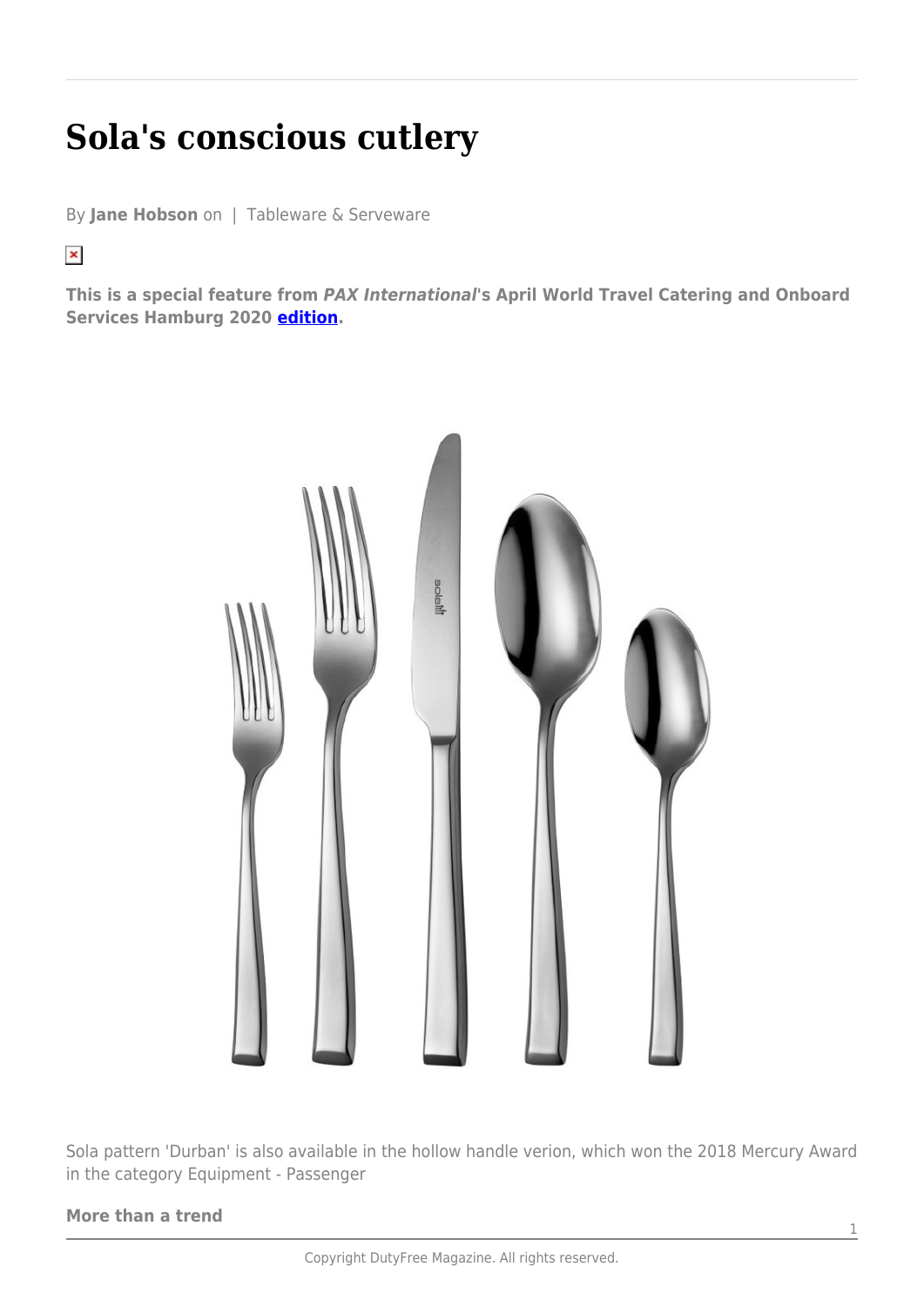For inflight cutlery supplier **Sola Netherlands**, addressing climate change goes much beyond its commitment to its customers. The Gerritsen family started silverware production and supply in 1868 and went on to found Sola in 1922. The private-owned company is now the supplier to more than 80 of the world's most prestigious and leading airlines. With nearly 100 years of success, Sola Netherland is now sharing how it plans to manage its environmental responsibilities in the coming years.

"We are more than just knives, forks and spoons," Sola Netherland's Export Manager Hans Engels tells PAX International Asia Correspondent Jeremy Clark in February. "We are acutely aware of the need to address climate change issues as well as best business practices, fair trades and environmental and social care," says Engels.

This is not just a trend; it is a necessity.

"We demand it, our customers demand it, and increasingly, the public at large and end-users of our products demand to know we are doing our bit to ensure a sustainable future," Engels explains.

Sola Netherlands took two major steps forward in 2019 to support this: it became a full member of [amfori BSCI](https://www.amfori.org/content/amfori-bsci) and made a commitment to uphold the [United Nations Sustainable Development Goals](https://www.un.org/development/desa/disabilities/envision2030.html) (SDGs).

## **A uniform code of conduct**

As a Dutch family business with its design house and management team based in the Netherlands, a large majority of Sola products are manufactured overseas in contracts with thoughtfully selected manufacturers. This requires particular diligence in ensuring that the kind of standards and values that Sola upholds are maintained in supplier factories around the world.

Sola Netherland became a member of amfori BSCI to reinforce this diligence, an organization that enables companies to trade with purpose and strive to improve the social performance in their global supply chains by applying a uniform code of conduct across all suppliers.

amfori BSCI lays down a series of conditions that manufacturers must adhere to in order to attain certification and the right to manufacture for Sola Netherlands.

These include:

- The Rights of Freedom of Association and Collective Bargaining
- Fair Remuneration
- Occupational Health and Safety
- Special Protection for Young Workers
- No Bonded Labor
- Ethical Business Behavior
- No Discrimination
- Decent Working Hours
- No Child Labor
- No Precarious Employment

## **17 Sustainable Development Goals**

Last year, Sola Netherlands also committed itself to adopting the United Nations SDG's into their business strategy. The SDGs is a collection of 17 global goals that "emphasizes a holistic approach to achieving sustainable development for all," according to the UN website. The goals were established in 2015 at United Nations General Assembly and intended to be achieved by the year 2030. The